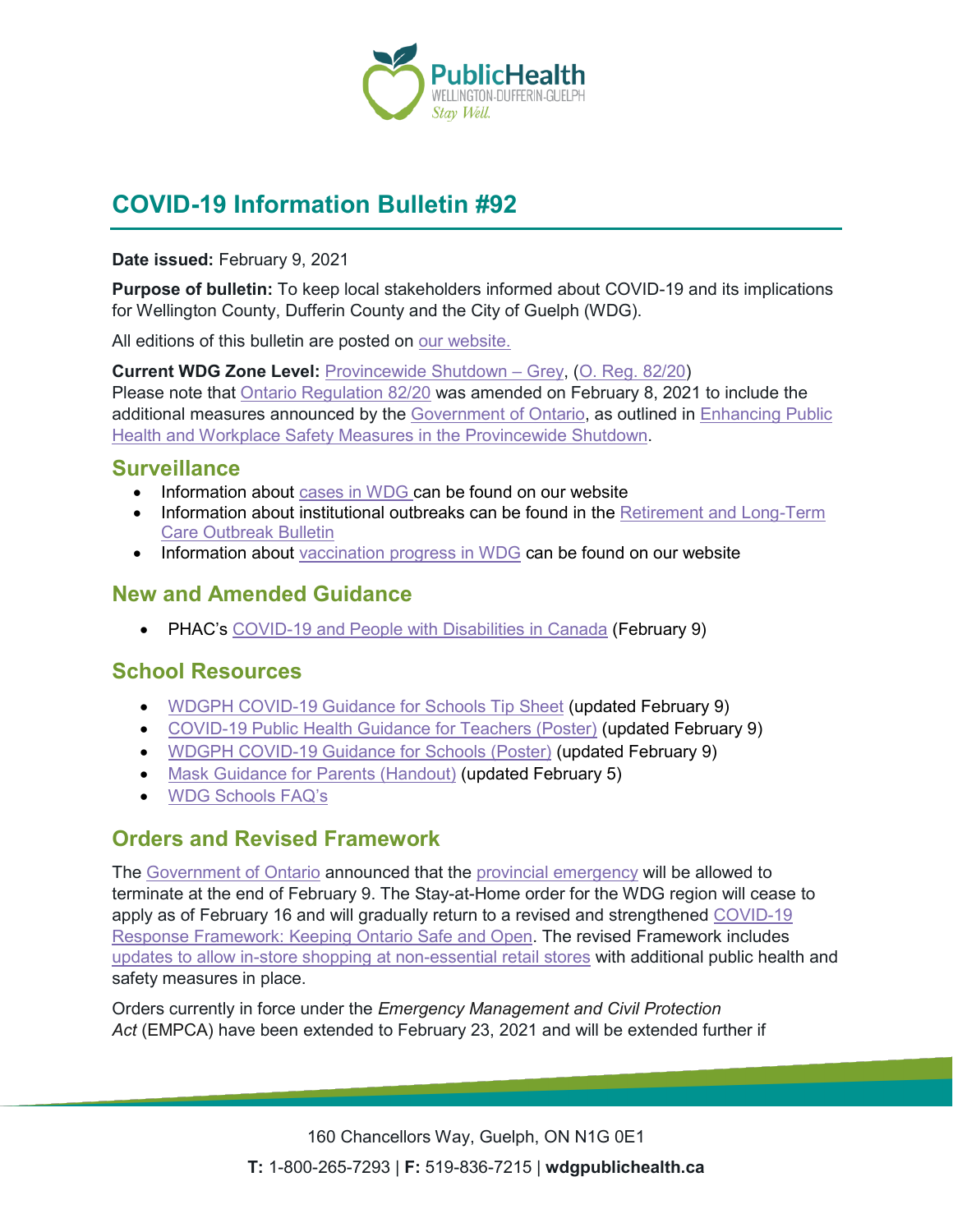

necessary. [O.Reg.55/21](https://www.ontario.ca/laws/regulation/r21055) (Compliance Orders for Retirement Homes) is currently in effect until February 19, 2021.

## **Finding the Balance During COVID-19**

On Tuesday, February 9 at 7 p.m., Dr. Anne-Marie Zajdlik & Helen Fishburn Huck will speak with Dr. Nicola Mercer, Medical Officer of Health and CEO of Wellington-Dufferin-Guelph Public Health, about vaccines & resilience. Register [for this webinar](https://us02web.zoom.us/webinar/register/WN_XuJ1MXtMSnaM1JV4FJ9hmw) on Zoom or watch on Canadian Mental Health Association [Waterloo Wellington's Facebook page.](https://www.facebook.com/cmhaww)

### **Announcements and Changes to Services**

- On February 9, the [Government of Ontario](https://news.ontario.ca/en/release/60277/ontario-helping-keep-seniors-safe-and-connected-during-covid-19) announced it is investing \$4.5 million through the [Seniors Community Grant Program](https://www.ontario.ca/page/information-seniors-organizations) to support over 180 diverse community projects to help older adults stay connected with their communities while self-isolating during the COVID-19 outbreak.
- On February 9, the [Government of Ontario](https://news.ontario.ca/en/release/60275/ontario-increases-mental-health-funding-for-postsecondary-students-1) announced it is providing \$7 million to help increase access to mental health and addiction services for postsecondary students during COVID-19.
- On February 9, [Health Canada](https://www.canada.ca/en/health-canada/news/2021/02/health-canada-issues-label-change-authorization-for-pfizer-biontech-covid-19-vaccine.html) issued a label change authorization to Pfizer-BioNTech to reflect that each vial of its COVID-19 vaccine contains six doses, rather than five.
- On February 9, the [Government of Canada](https://www.canada.ca/en/revenue-agency/news/2021/02/government-of-canada-announces-targeted-interest-relief-on-2020-income-tax-debt-for-low--and-middle-income-canadians.html) announced that self-employed individuals who applied for the Canada Emergency Response Benefit (CERB) and would have qualified based on their gross income will not be required to repay the benefit, provided they also met all other eligibility requirements.

## **Additional Resources**

- [Enhanced Provincewide Restrictions](https://www.ontario.ca/page/enhancing-public-health-and-workplace-safety-measures-provincewide-shutdown)
- PHO's COVID-19 What We Know So Far About... Herd Immunity (February 8)
- Ontario's [COVID-19 Vaccination Update: Technical Briefing](https://files.ontario.ca/moh-vaccine-update-tech-briefing-en-2021-02-03.pdf) (February 2)

## **Contact Information for Additional Support**

### **WDGPH COVID-19 Call Centre**

- For health-related questions, including symptoms, close contacts or travel:
	- o Call 519-822-2715 ext. 7006
	- $\circ$  Available Monday Friday from 9:00 a.m. 4:00 p.m.
- For non-health related questions, including business or workplace concerns, social distancing/face covering questions or non-emergency reporting questions:
	- o Call 519-822-2715 ext. 4020
	- $\circ$  Available Monday Friday from 9:00 a.m. 4:00 p.m.